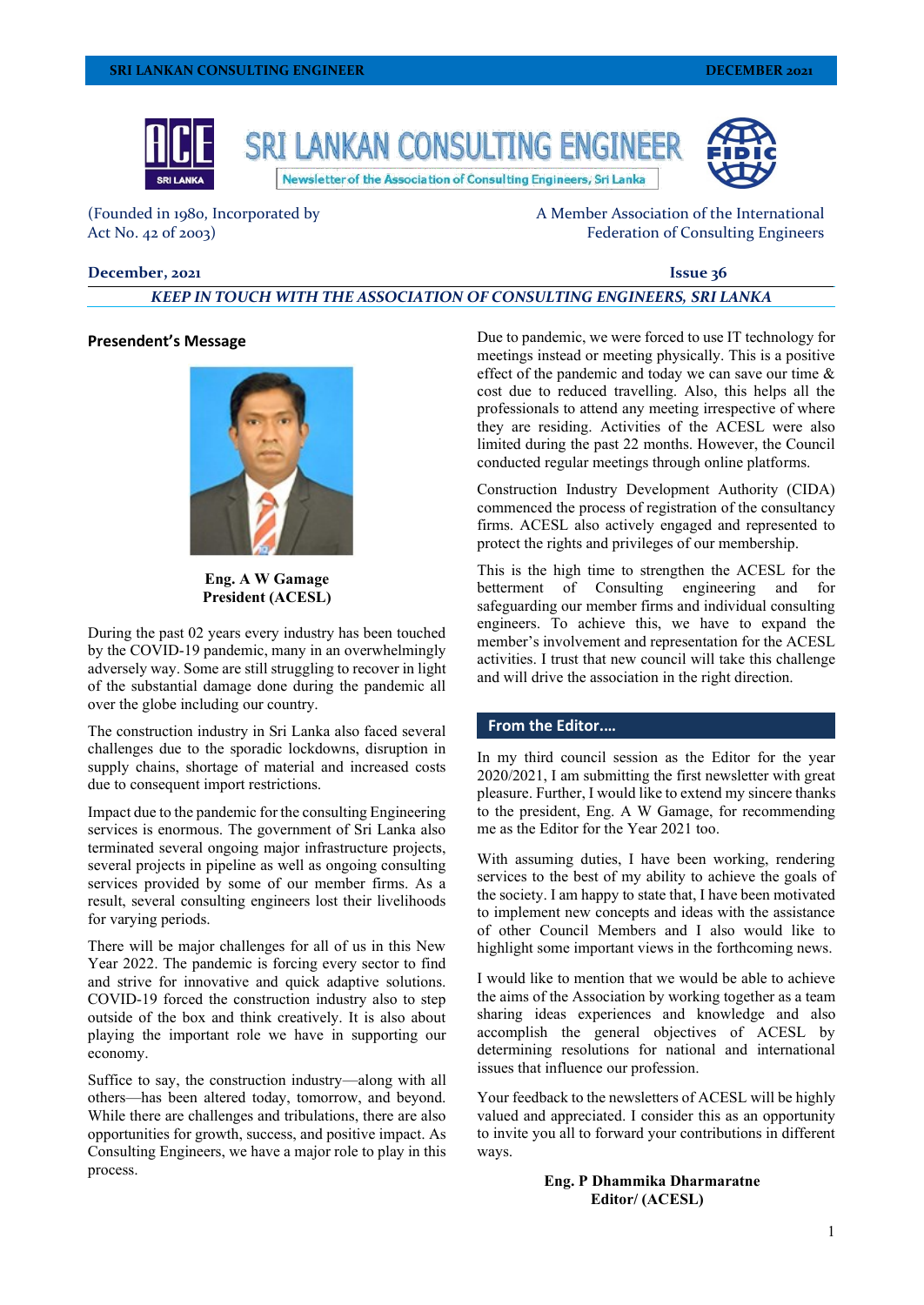# **SRI LANKAN CONSULTING ENGINEER**

# **Effect - Covid 19**



The World Health Organization has declared the novel coronavirus (SARS-Co-V-2) a global pandemic. The number of symptoms of COVID-19 increases daily around the world with the virus affecting hundreds of thousands. The donors can make fully regulatory contributions to support the work of hospitals, community-based organizations, and other charities that are mobilizing around the world to provide support to those affected by COVID-19.



This figure highlights the variations of corona virus cases within the past one and half years. The 13,611 numbers of death were indicated within that period. However recovered patients are around 503,388 up to date.

This pendamic situation has been effected for day to day activities in our country also. The government and private sector organizations has not been functioning as before. The low income community's has faced a numerous difficulties due to this unexpected situation.

The Association of Conculting Engineers understood this situation and commenced the most suitable mechanism to perform the association regular works. All meetings were arranged through online platform. Conducting workshops, presentations, annual events, members get-togethers and other events were restricted and proceeded them through zoom technology. At the end, ACESL was able to carrying out all scheduled activites on time under given health guidelines.

## **Annual General Meeting (AGM)- 2021**

The Annual General Meeting of the Association of Consulting Engineers, for the year 2021 is scheduled be held on 13<sup>th</sup> January 2022. The venue is Royal Ballroom, Grand Monarch, Thalawathugodaand at 6.00PM.

## **Special General Meeting (SGM) - 2021**

The SGM was held at hotel Ramada, Sir Mohamed Macan Markar Mawatha, Colombo 3 on 30<sup>th</sup> December in 2020. During this session, it was decided to organize the AGM without waiting another year if the situation of pandemic was normal. At the end, the Council decided to have the AGM in May 2021. Later it was postphone due to Covid 19 3rd wave.

## **Corporate Plan-2020/2021**

This event was organized at the Centre of Banking Studies in Rajagiriya. The preliminary discussions were held to prepare the corporate plan of ACESL, the way to registration of consultant companies and amending ACESL rules to meet CIDA standards.

## **Council Decisions**

Following names were proposed and approved by the Council to represent for the following committees.

| <b>Committee Member</b>          | Committee                  |
|----------------------------------|----------------------------|
| Eng. Anura Gamage                | <b>FIDIC</b>               |
| (President)                      | Board of Manegement - CIDA |
| Eng. (Ms.) Kamala<br>Gunawardena | <b>FIDIC/ASPAC</b>         |
|                                  | Committee on Technical     |
|                                  | Auditing (CIDA)            |
|                                  | Chamber of Construction    |
|                                  | Industry (CCI)             |
| Eng. (Ms.) Sumanaseeli           |                            |
| Seneviratne                      |                            |
| Eng. M K C P K                   | CIDA Credential Committee  |
| Manamperi                        |                            |
| Eng. Gehan Jayathilake           |                            |
| Eng. J Karunarathne              | National Construction      |
|                                  | <b>Advisory Committee</b>  |

#### **Appointment of Auditor**

M/s. Tudor V Perera & Co. (Audit firm) was appointed as the Auditors ACESL.

## **Young Professional Forum [ YPF]**

The 1st YPF committee meeting was held on  $17<sup>th</sup>$  February 2020 Centre of Banking Studies at Rajagiriya. The meeting was represented by

- Eng. A W Gamage (President-ACESL)
- Eng. (Ms.) K Gunawardena (Immediate Past President)
- Eng. J Karunaratne (Hon. Secretary)
- Eng. K G Dayananda (YP Coordinator)

Following office bearers were appointed for YPF

- Vice Chairman (Eng. Deshan Gamage)
- Acting Secretary (Eng. Ms. A.R.V. Wijewardena)
- Treasurer (Eng. Sithija Weerasekara)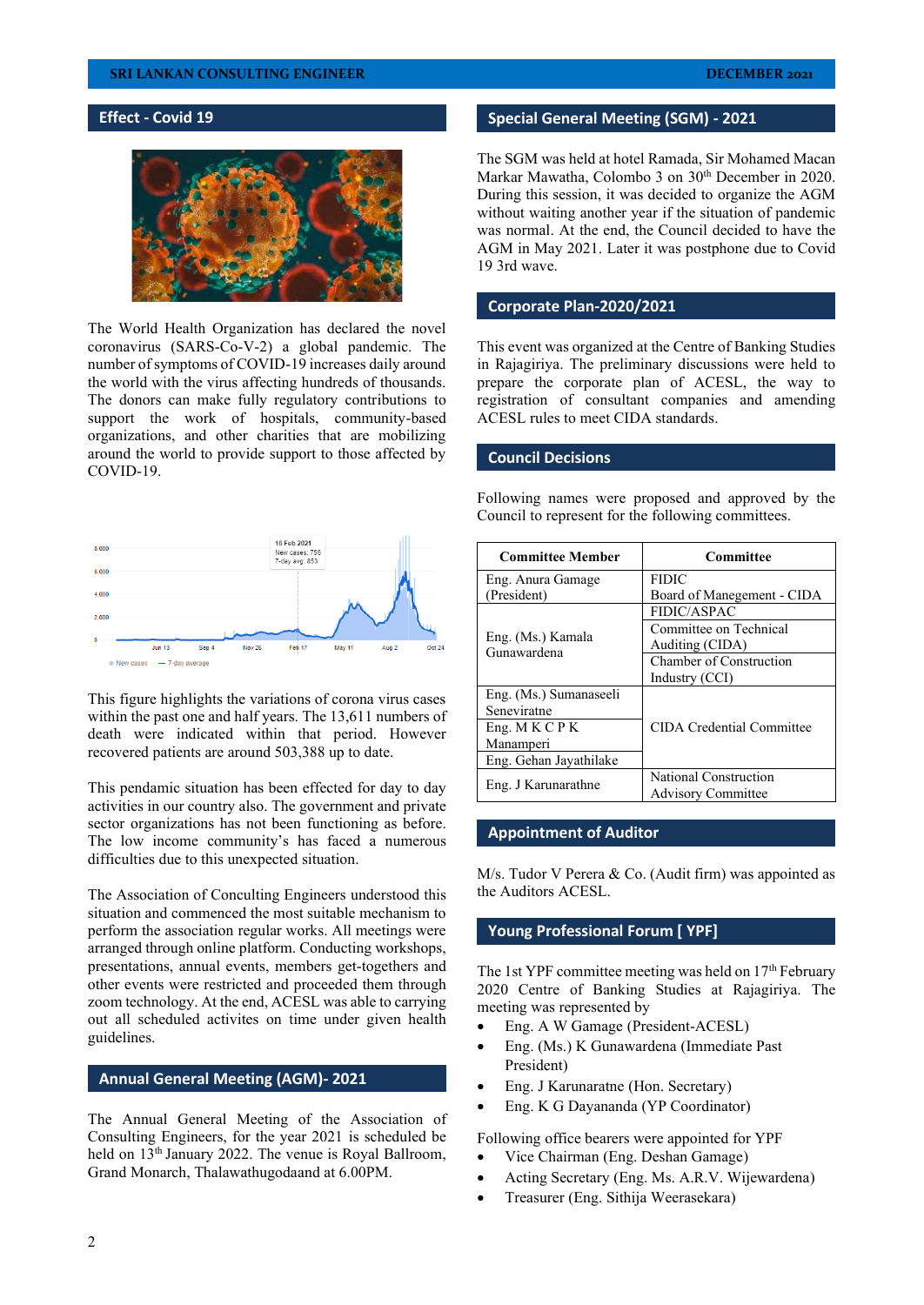- Assistant Treasurer (Eng. Akila Warnasooriya)
- Event Organizer (Eng. A.Senevirathna)

The 2nd YPF committee meeting was held on 2nd March 2020 at Balapokuna Road, Kirulapane. The following office bearers were selected and appointed as

- President (Eng. Mr. Charitha Handagala)
- Secretary (Eng. Ms. Rajitha Gunathilaka)
- Editor (Eng. Ms. Dilini Gamage)

Following decisions were taken during the meeting.

- Establish sub-committee to promote memberships
- Generate the mechanism to increase the number of sponsorships
- Create a face book page to promote the events
- Arrange a separate newsletter for ACESL-YPF

### **Other matters**

- Eng. Ms. Ridmi Galagerara was appointed as a professional secretary with effect from 23rd April 2021.
- Council approved the payment of Rs.56,000.00 amount for the updating and developing the ACESL web site during the year of 2021.
- Eng. Priyantha Gunathilake has submitted his resignation from the post of council member and council has given the acceptance.

## **Technical Paper**

## **Inovative sustainable soil concrete flooring system**

## **Prof. Rangika Halwatura and Dr. Harsha Galabada Department of Civil Engineering, University of Moratuwa.**

Soil-concrete flooring system is a sustainable, novel earthbased flooring system which was inovated in University of Moratuwa as a result of series of experiment works. This innovation was recently come out as a effort of prof. R.U.Halwatura and his assistant. The concept of soil flooring is to develop a composite material out of soil as a flor base and finished with floor coating. This system is slightly similar to conventional terrazzo flooring; this is more sustainable than that. The more important factor is the soil required for the floor casting can be taken from the gravel pit closer to the site. The selected soil should be subjected to sieve analysis and can be developed to required soil compositions. Admixture, cement, and water to be added according to the correct mix design. The laying of soil concrete on the floor is a fully manual process. The ground that used to lay the floor has to thoroughly compacted and moist before laying. The 75 mm thick soil concrete floor base and a floor sealer, which is currently used in cut cement floors, as the top surface coating was recommended.



*Figure 1: Soil use for flooring system*

Most importantly the introduced construction methods become magical solutions to remove the machinery use in floor finishing material manufacturing process, hence, control the cost, and save the environment prolusion during the manufacturing and transportation floor finishes. In this concept, the initial target is to design an in-situ cast flooring system with soil. Mix proportion was concluded with all the results obtained from the series of the experiments as fine particle ( $\leq$  sieve size 0.425mm) content should be less than 10%, sand (sieve size  $0.425$ mm  $\le$  sand  $\le$ 4.75 mm) content should be 55-60%. and gravel (sieve size  $4.75$ mm  $\leq$  gravel $\leq$  25 mm) content should be 30-35%. The maximum gravel size is 25mm for the soil concrete floor base. The required cement percentage is 18%-20% depending on the usage of admixture. Further, it was concluded that the required moisture range was 16%-19% for soil concrete without admixtures to achieve a self-compacting workable mix.

The water-cement ratio is a key parameter that governed the workability and the compressive strength of soil concrete Therefore, the performance of soil concrete with admixtures was studied to reduce cement usage and for further enhancement of the soil concrete strength. It showed that the soil concrete workability could be improved by adding chemical admixtures but on different levels for different admixtures. Therefore, it is recommended that the use of chemical admixtures is useful to enhance the workability and strength of soil concrete.

Every type of continuous "slab" flooring system, such as concrete floors, is prone to cracks. They are affected by displacement that occurs before or after drying as a result of settling, temperature changes, contraction during drying, or drying at different speeds. A few minor cracks in the floor are not inherently an indication of failure or a challenge, but rather an architectural feature that brings natural character and charm to it. Since curing is much important to ensure not only strength but also good wear resistance and prevent cracks, proper curing has to be done for 28 days. The suitable floor spans also should be provided to avoid the cracks. Glass or Aluminium or timber strips can be used but for more natural achitecheral appearance timber strips are highly recommended. Further, it is recommended to use separators at each 3 to 4ft span to avoid random cracks appear on the floor.